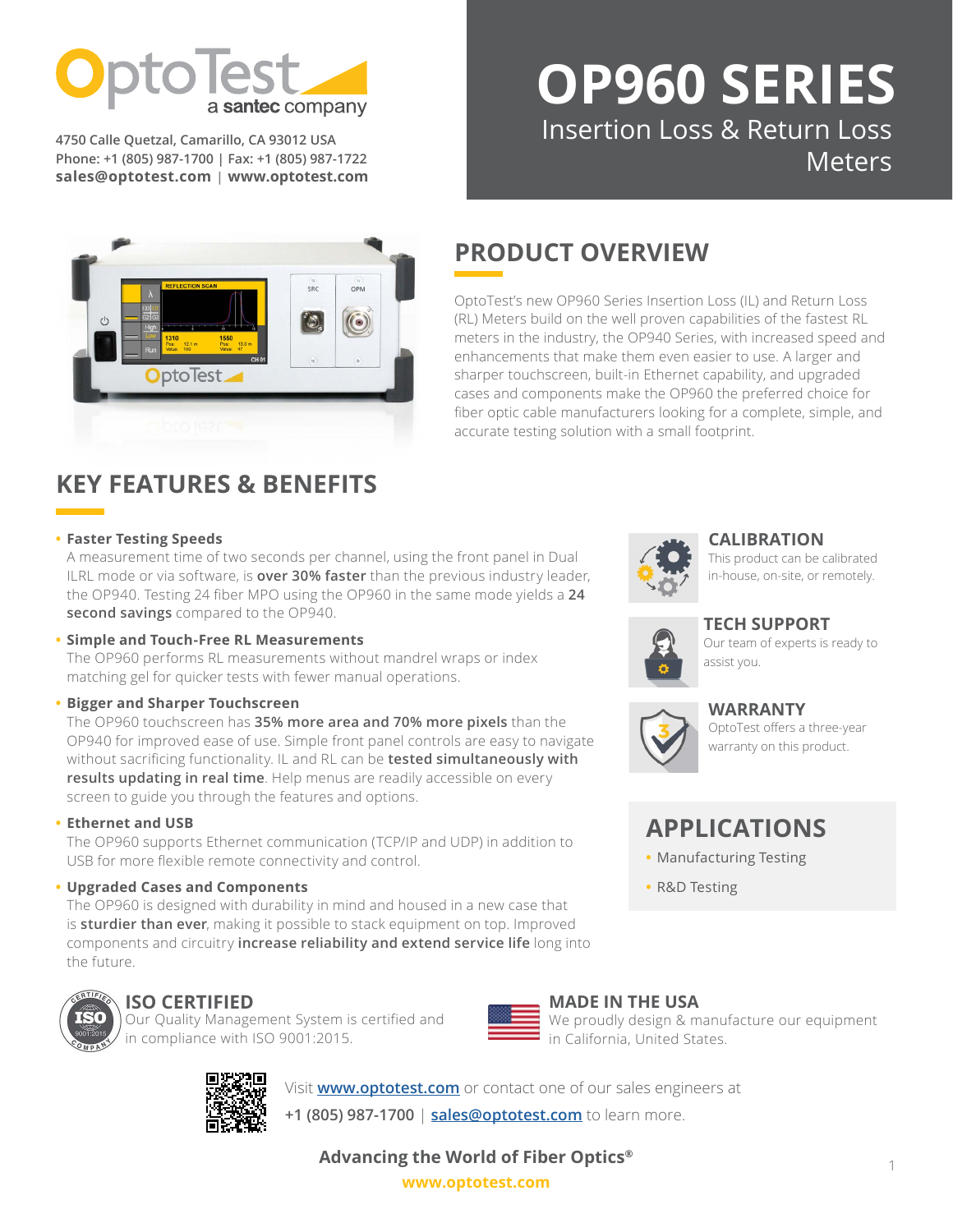

**4750 Calle Quetzal, Camarillo, CA 93012 USA Phone: +1 (805) 987-1700 | Fax: +1 (805) 987-1722 [sales@optotest.com](mailto:sales%40optotest.com?subject=) | [www.optotest.com](http://www.optotest.com)**

# **PRODUCT SPECIFICATIONS**

#### **Single Mode, FTTX Multimode** Source Wavelength 1310nm, 1550nm 1490nm\*, 1625nm\* 850nm, 1300nm Calibrated Calibrated<br>Measurement Range 10dB to -80dB -10dB to -58dB Measurement Linearity  $\vert$   $\pm$ 1dB (-12dB to -72dB)  $\vert$   $\pm$ 1dB (-10dB to -45dB) Distance Range and all the up to 2500 meters Mandrel-free minimum Mandrei-free minimum<br>distance 1.7 meters (both reflections <-45dB) **Return Loss** *\*FTTX only.*



**[OP9](mailto:https://www.optotest.com/optical-power-meters/op740-high-speed-multichannel-optical-power-meter/?subject=)60 SERIES**

Insertion Loss & Return Loss

Meters

| <b>Insertion Loss</b>                        | <b>Single Mode</b>       | <b>FTTX</b>           | <b>Multimode</b>                            |  |
|----------------------------------------------|--------------------------|-----------------------|---------------------------------------------|--|
| Source Center Wavelength                     | $±30$ nm from nominal    | $±30$ nm from nominal | $±30$ nm from nominal                       |  |
| Source Bandwidth                             | $<$ 10nm                 | < 10nm                | $\leq$ 140nm (850nm) $\leq$ 200nm (1300nm)  |  |
| Internal Fiber                               | 9/125µm (SMF28)          | 9/125µm (SMF28)       | 50/125um, 62.5/125um, 105/125um             |  |
| Launch Condition                             | N/A                      | N/A                   | Available upon request                      |  |
| Output Power* (typical)                      | $-1.5$ d $Bm$            | $-2.5$ d $Bm$         | -18dBm(850nm) -20dBm(1300nm):<br>62.5/125µm |  |
| Insertion Loss Stability**                   | $\pm 0.02$ dB            | ±0.02dB               | ±0.02dB                                     |  |
| Measurement Linearity (Relative Accuracy)*** |                          |                       |                                             |  |
| Deviation $\pm$ 0.05dB                       | 0dBm to -65dBm at 1490nm |                       |                                             |  |
| Deviation $\pm$ 0.01dB                       | <10dB power variation    |                       |                                             |  |

*\*For single channel systems. \*\*Over 1 hour with a max. change of 1ºC. \*\*\*For 1, 2, and 3mm detectors.*

| <b>Measurement Timing</b>     | Single Mode <b>!</b> |                   | 'Multimode |
|-------------------------------|----------------------|-------------------|------------|
| IL and RL, Dual Wavelength    |                      |                   |            |
| Switching Time (Multichannel) |                      | 100 <sub>ms</sub> |            |

*\* Using the front panel in Dual ILRL mode or running OPL-Pro with real-time update enabled.*

| <b>Mainframe</b>             | <b>OP965 Benchtop</b>                                     | <b>OP960 Rackmount</b>                                                                                                       |  |
|------------------------------|-----------------------------------------------------------|------------------------------------------------------------------------------------------------------------------------------|--|
| <b>Dimensions</b>            | $8.5'' \times 3.5'' \times 13''$                          | w/silicone corners: 17.8" x 3.8" X 14"<br>with ears (rack): 19" x 3.47" X 14.1"<br>w/out corners or ears: 17" x 3.5" X 13.9" |  |
| Display                      | 4.3" Touch Screen                                         |                                                                                                                              |  |
| Power Supply                 | <b>Input: 90VAC  246VAC; 47Hz to 63Hz Output: 18V 5AV</b> |                                                                                                                              |  |
| Warm-up time                 | 5-15 minutes                                              |                                                                                                                              |  |
| <b>Operating Temperature</b> | $0^{\circ}$ C to 50 $^{\circ}$ C                          |                                                                                                                              |  |
| Maximum Relative humidity*   | 95%                                                       |                                                                                                                              |  |
| Remote Interface             | USB/Ethernet                                              |                                                                                                                              |  |

*\* For temperatures up to 31°C, decreasing linearly to 50% relative humidity at 40°C.*

#### **Laser Classifications**

All **OP960 Insertion Loss and Return Loss Test Sets** utilize a **Class I Laser Source**. Unless otherwise noted, all **OP250**, **OP715**, and **OP750** source units with internal laser sources utilize a **Class I Laser Source**. Unless otherwise noted, all **OP815** and **OP850 Insertion Loss Test Sets** with internal laser sources utilize a **Class I Laser source**. All **OP280 Visual Fault Finder** units utilize a **Class III Laser Source**.

*OptoTest strongly suggests that all necessary precautions be taken whenever any Class I or Class III laser source is used.*

Specifications are subject to change, please confirm specific performance characteristics of the product at the time of ordering. All specifications are valid within temperature range of 18ºC to 24ºC unless otherwise noted. For additional specifications please contact OptoTest.

Product specifications and descriptions in this document are subject to change without notice.

## **Advancing the World of Fiber Optics®**

**[www.optotest.com](https://www.optotest.com/)**